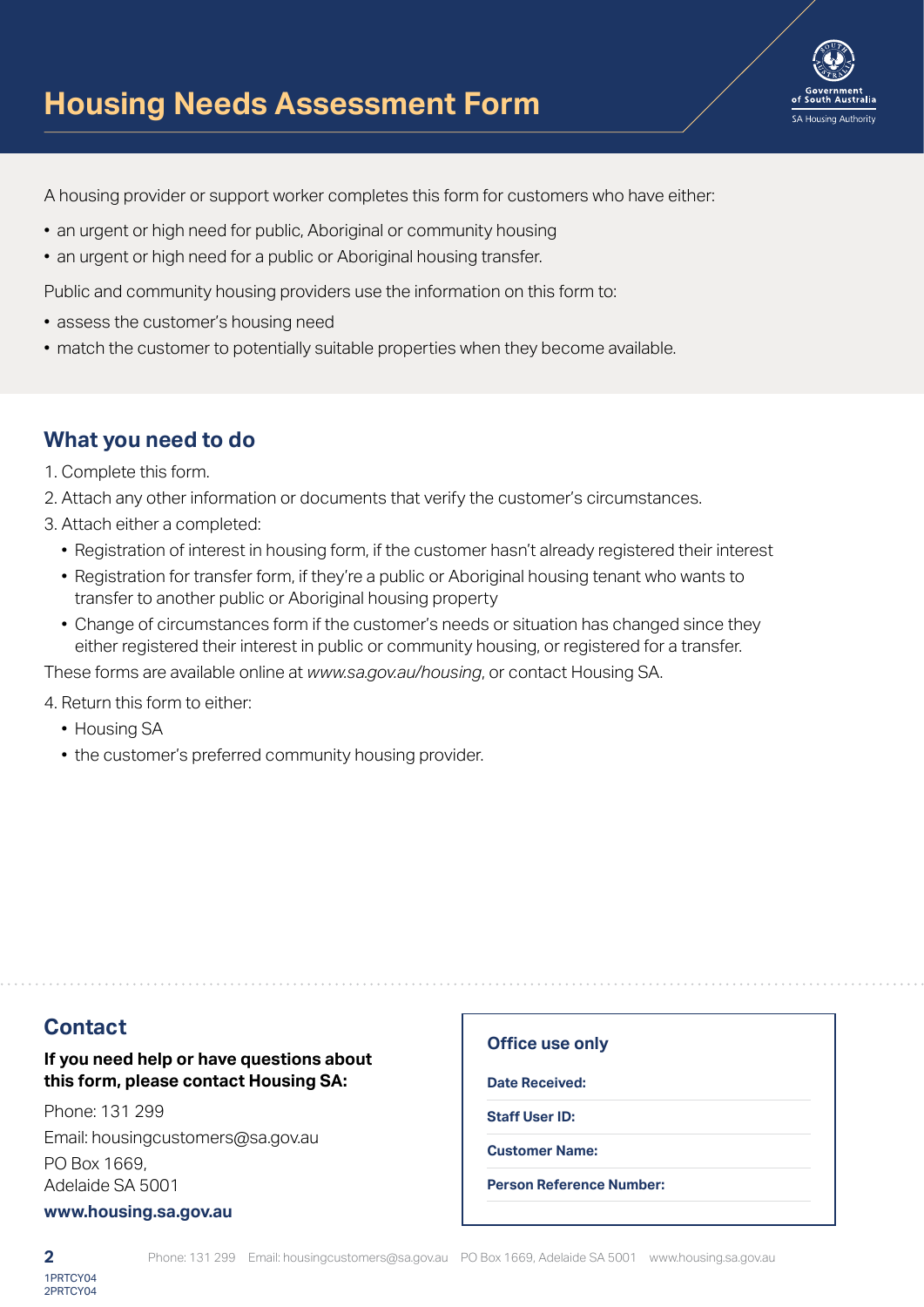

## **Customer's details**

| Name:                                               |                          |  |
|-----------------------------------------------------|--------------------------|--|
| Date of birth:                                      | Person Reference Number: |  |
| <b>Agency details</b>                               |                          |  |
| Include details of the agency completing this form. |                          |  |
| Name of Agency:                                     |                          |  |
| Agency file number:                                 | Contact officer:         |  |
| Address:                                            |                          |  |
| Phone:                                              | Email:                   |  |
|                                                     |                          |  |

# **Current Accommodation**

Select all that apply to the customer's situation.

Sleeping rough or in non-conventional accommodation - *eg on the streets, sleeping in parks, squatting, living in a car or an improvised dwelling.*

In short-term or emergency accommodation due to lack of other options - *eg refuge or crisis shelter, couch surfing, living temporarily with friends or relatives, hotel or short stay caravan park.*

| Renting privately     | Public or Aboriginal housing | Community housing |
|-----------------------|------------------------------|-------------------|
| Share housing         | Caravan park (long stay)     | Boarding house    |
| Institutional care    | Supported accommodation      | Own home          |
| Hospital/nursing home | Other:                       |                   |
|                       |                              |                   |

How long has the customer been living there:

Provide any other relevant details about their living situation:

### **Why they need to leave their current accommodation:**

| Domestic or family violence         | $\vert$ Natural disaster - eg fire, flood                                                      |
|-------------------------------------|------------------------------------------------------------------------------------------------|
| They're the victim of a major crime | $\parallel$ The property's unsafe - eg roof caving in                                          |
| The location's unsuitable           | Their housing situation poses an imminent and<br>serious threat to life, health and wellbeing. |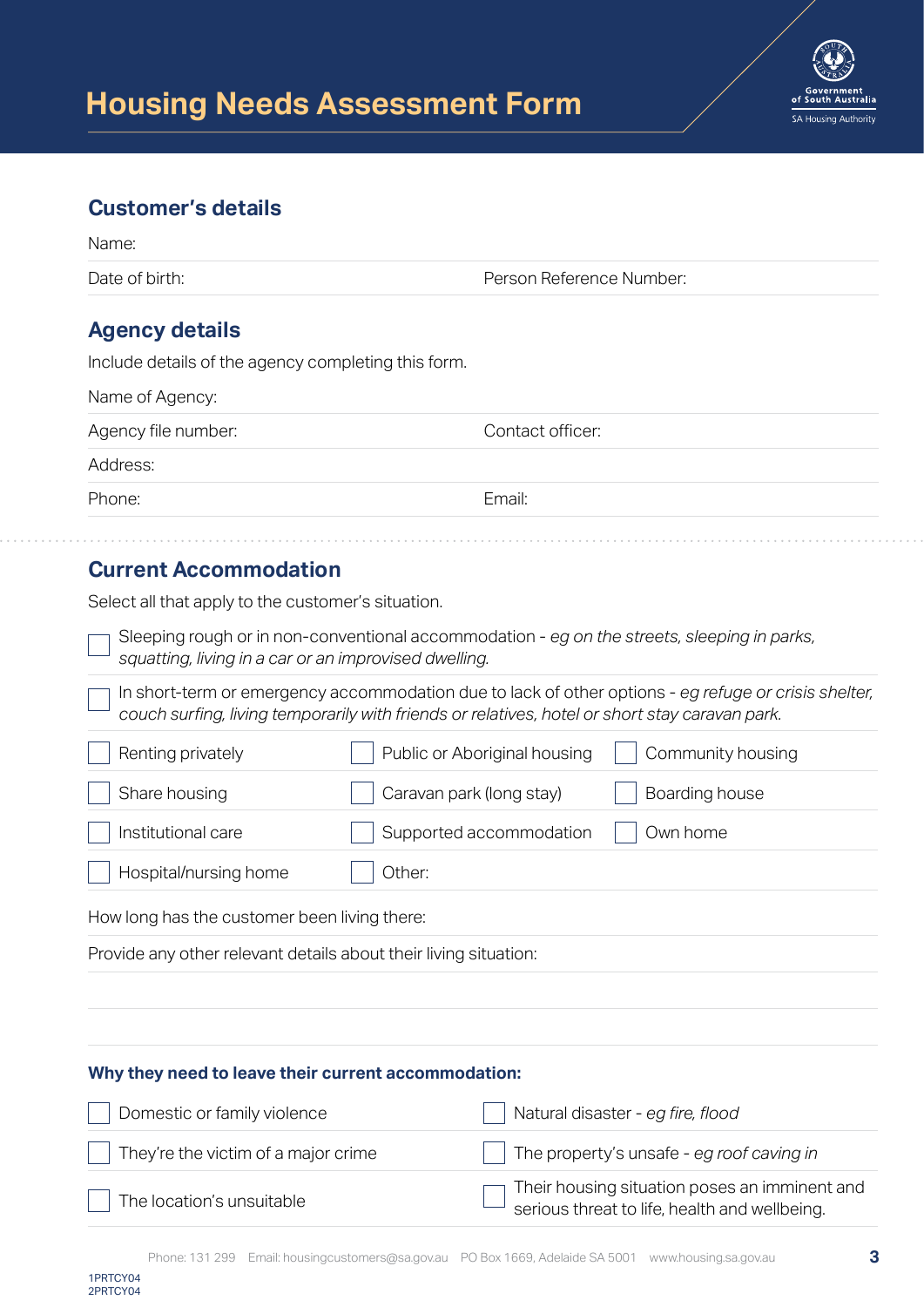

#### **If they're living in private accommodation:**

| The lease has expired                                            | Rent's unaffordable                 |
|------------------------------------------------------------------|-------------------------------------|
| Relationship breakdown                                           | They've received an eviction notice |
| They've been asked to leave                                      |                                     |
| If they're renting public, Aboriginal or community housing:      |                                     |
| Persistent harassment                                            | Unresolved neighbour dispute        |
| Health or medical reasons                                        | The property's overcrowded          |
| They need to be closer to supports - eg specific medical clinic. |                                     |
| What date do they need to leave their current accommodation by:  |                                     |
| Provide more detail about why they need to leave:                |                                     |
|                                                                  |                                     |
|                                                                  |                                     |
|                                                                  |                                     |
|                                                                  |                                     |
|                                                                  |                                     |

## **Accommodation history**

Provide detail about where the customer's lived over the last three years, including:

- how long for
- why they had to leave
- any other relevant information

2PRTCY04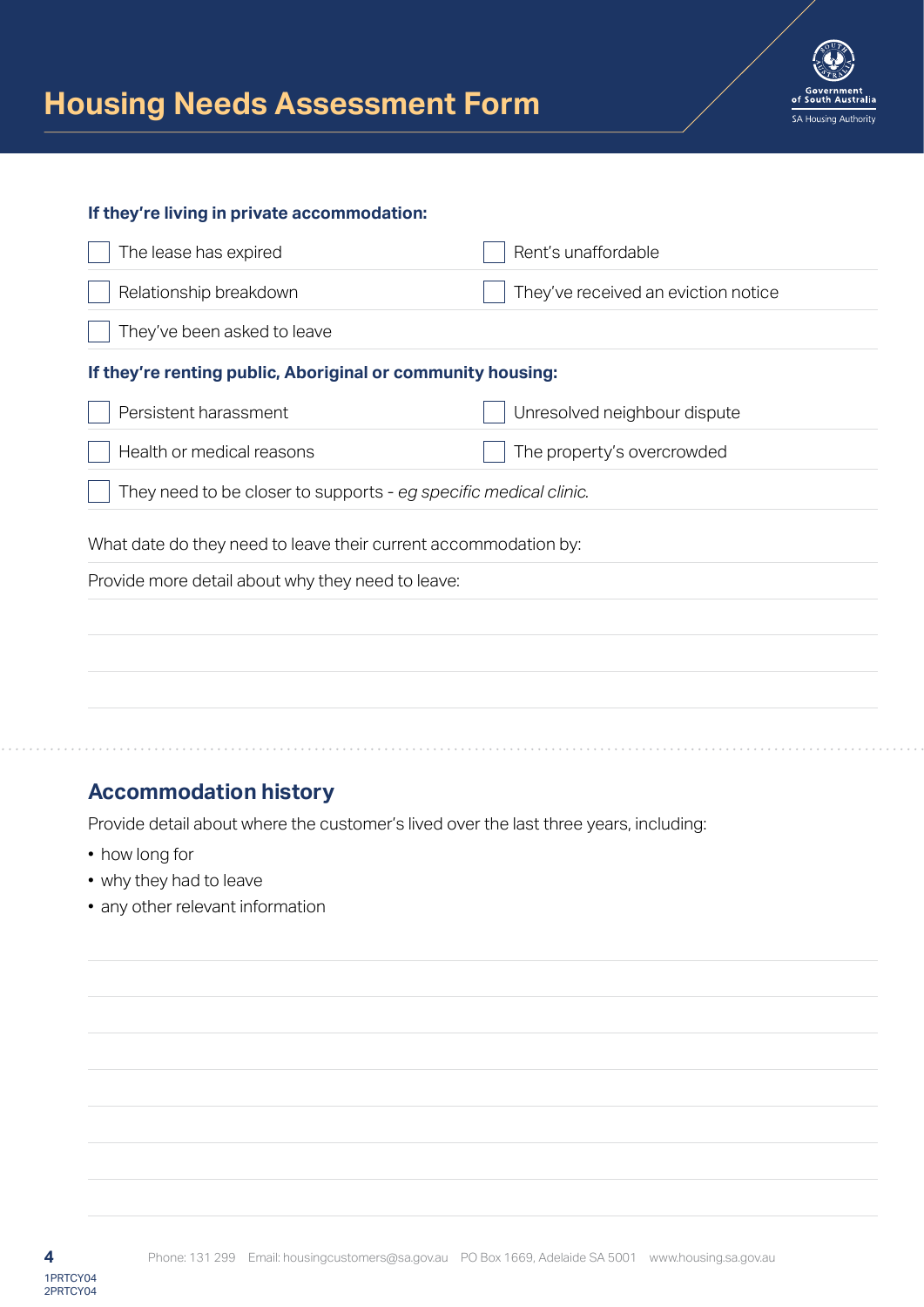

## **Barriers to accessing accommodation**

Select all that apply.

#### **Why they can't access or maintain private accommodation:**

Don't complete this section if the customer's renting public, Aboriginal or community housing.

| $\vert$ Long-term health issues | Long-term financial hardship  |
|---------------------------------|-------------------------------|
| Long-term disability issues     | Leaving institutional care    |
| Discrimination                  | Chronic lack of social skills |

Provide more detail about their barriers to accessing accommodation:

#### **The housing options available**

Explain what steps have been taken to access these options or why they aren't an option.

| Buying their own home:                           | Yes | <b>No</b> |
|--------------------------------------------------|-----|-----------|
| Private housing:                                 | Yes | No        |
| Support to maintain their current accommodation: | Yes | No        |
| Supported or transitional housing:               | Yes | <b>No</b> |
| Other housing options:                           | Yes | No        |
|                                                  |     |           |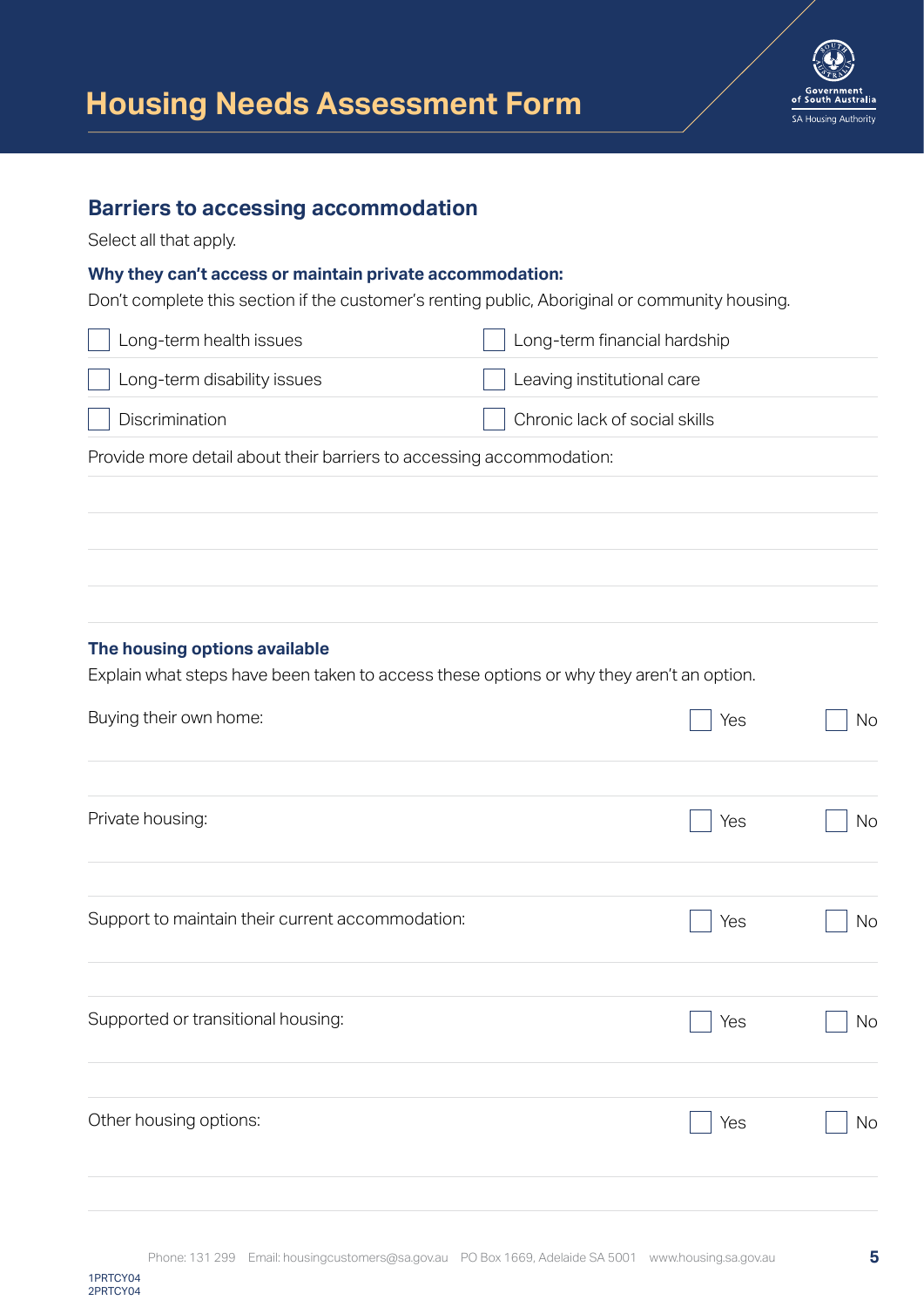

# **Support options**

#### **Existing support**

What supports are currently in place, and who in the customer's household receives them?

| Who receives the support:                                                                                                                 |                       |
|-------------------------------------------------------------------------------------------------------------------------------------------|-----------------------|
| Agency:                                                                                                                                   |                       |
| Start date:                                                                                                                               | H2H number, if known: |
| Type of support provided:                                                                                                                 |                       |
| Who receives the support:                                                                                                                 |                       |
| Agency:                                                                                                                                   |                       |
| Start date:                                                                                                                               | H2H number, if known: |
| Type of support provided:                                                                                                                 |                       |
| Who receives the support:                                                                                                                 |                       |
| Agency:                                                                                                                                   |                       |
| Start date:                                                                                                                               | H2H number, if known: |
| Type of support provided:                                                                                                                 |                       |
| <b>Additional supports needed</b><br>What other supports are needed and which agencies you've referred them to?<br>Who needs the support: |                       |
| What type of support is needed:                                                                                                           |                       |
| Agency you referred them to:                                                                                                              |                       |
| Who needs the support:                                                                                                                    |                       |
| What type of support is needed:                                                                                                           |                       |
| Agency you referred them to:                                                                                                              |                       |
| Who needs the support:                                                                                                                    |                       |

What type of support is needed:

Agency you referred them to:

2PRTCY04